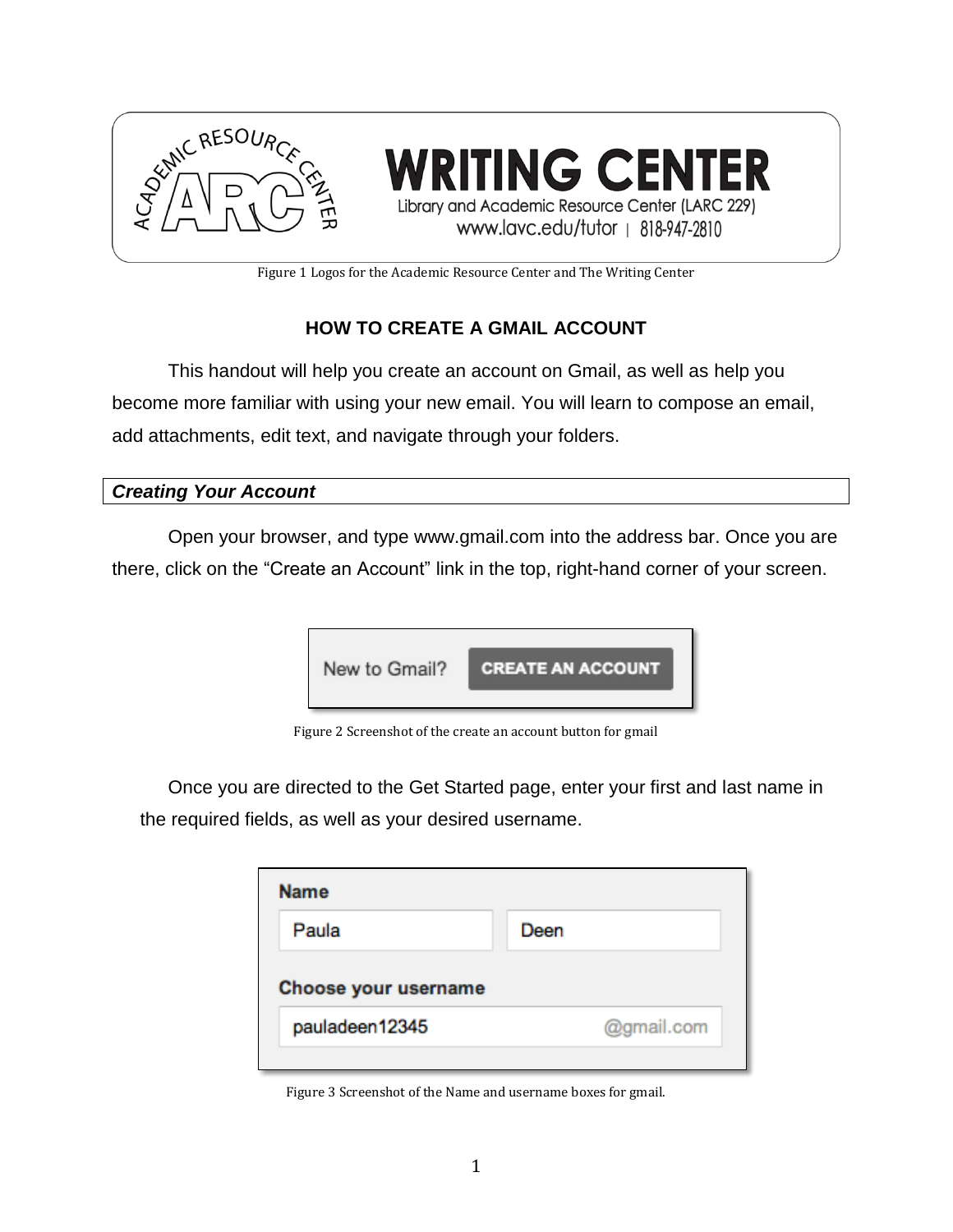## *Choosing a Password*

Next, you will choose a password that only you will know. Your password should be easy enough for you to remember but complicated enough for nobody else to guess. A good password should be at least 6 characters long and should include at least one uppercase letter, one lowercase letter, and one number.

*Example: LAVCstudent0403*

| <b>Recovering Your Password</b> |  |  |
|---------------------------------|--|--|
|---------------------------------|--|--|



Figure 4 Screenshot of the email entry box for password revovery

You will be given the option to provide an alternate email where your lost password or other information will be sent should you need it in the future. After you have finished filling out the necessary information, click "Next Step."



Figure 5 Google Terms of Service and Privacy Policy acceptance.

Your Gmail account is now ready to use.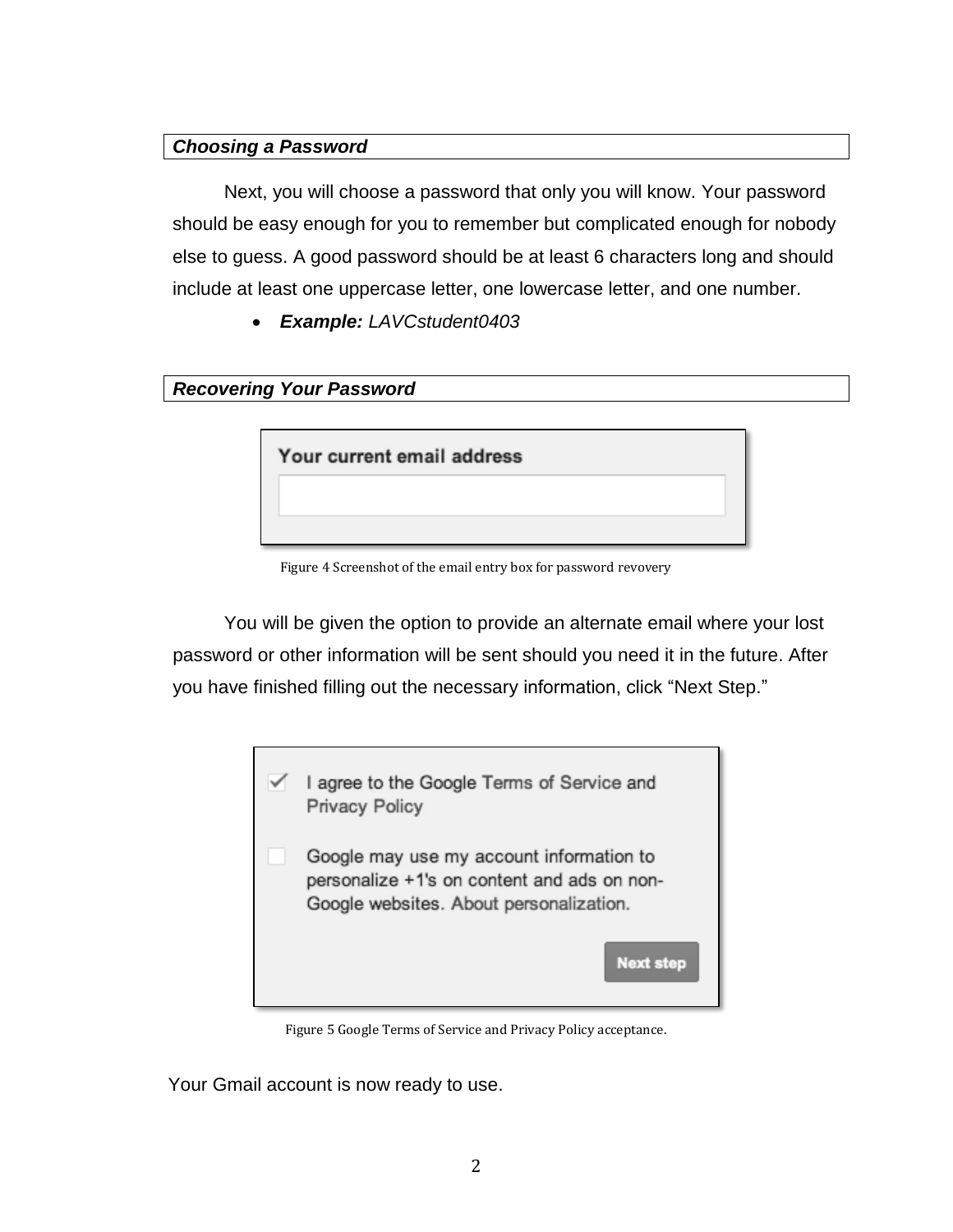#### *Inbox*

Your inbox is where all your emails will be stored. From here, you can read, send, and organize your emails. You may locate the inbox by clicking the tab at the left side of your screen under the 'Compose mail' button.



Figure 6 Basic Gmail account menu

Unread mail will be shown in bold, while read mail will be in regular text with a grey box surrounding it.

| me<br>M  | <b>READ MAIL</b>   |
|----------|--------------------|
| me<br>Ъă | <b>UNREAD MAIL</b> |

Figure 7 Read email compared to unread email

The name of the email's sender will always be shown on the left side of the email. If you send an email to yourself, the sender's name will appear as "me."

You may also delete unwanted mail, save mail in your drafts folder, or mark mail as spam. *Spam* is a word referring to unwanted, or junk, mail. To use these functions, check the box to the left of the email, and click *Delete* to put it in the trash, *Report Spam* to alert Gmail to put that sender's future emails in the Spam folder, or *Archive* to save it in your Drafts folder.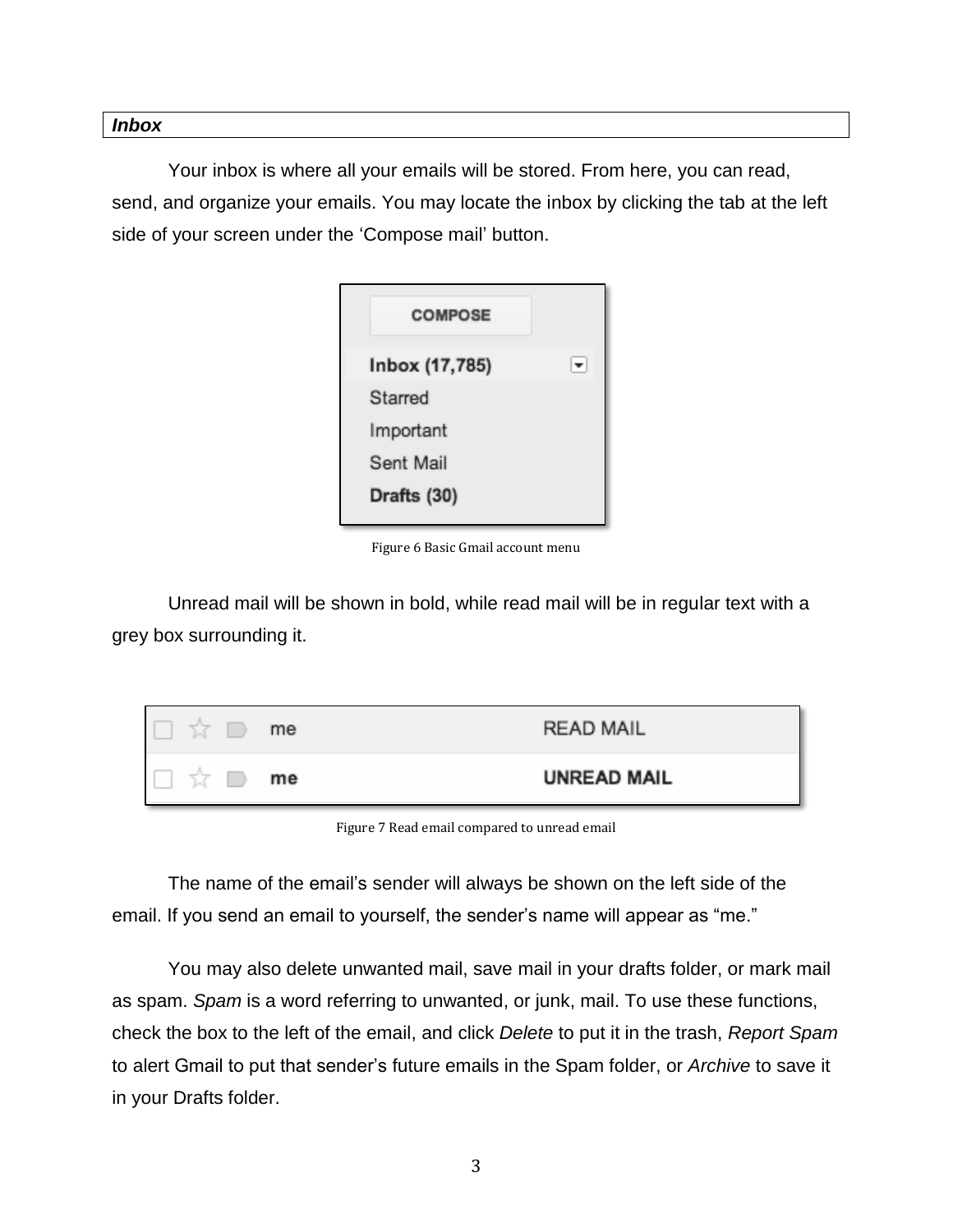|       |    |  | Done Writing A Book? - www.Xlibris.com/BookPublishing - Free H |
|-------|----|--|----------------------------------------------------------------|
| I ☆ D | me |  | <b>READ MAIL</b>                                               |
|       | me |  | <b>UNREAD MAIL</b>                                             |

Figure 8 Screenshot of Gmail toolbar

If you would like to delete many emails at once, click the box at the very top next to the Archive button. You will be given the option to select all emails on the page, all emails you've read on the page, all unread emails, all starred emails, or all un-starred emails.

| All       |            |                                                          |                                |
|-----------|------------|----------------------------------------------------------|--------------------------------|
| None      |            | ? - www.Xlibris.com/BookPublishing - Free How To Publish |                                |
| Read      |            |                                                          |                                |
| Unread    |            | <b>READ MAIL</b>                                         |                                |
| Starred   |            |                                                          |                                |
| Unstarred |            | <b>UNREAD MAIL</b>                                       |                                |
|           | Eric Lerum |                                                          | What grade did California get? |

Figure 9 Gmail selection drop down menu screenshot

To add an email as one of your favorites, or "starred," emails, click on the star to the left of the email next to the sender's name.



Figure 10 Screenshot showing star location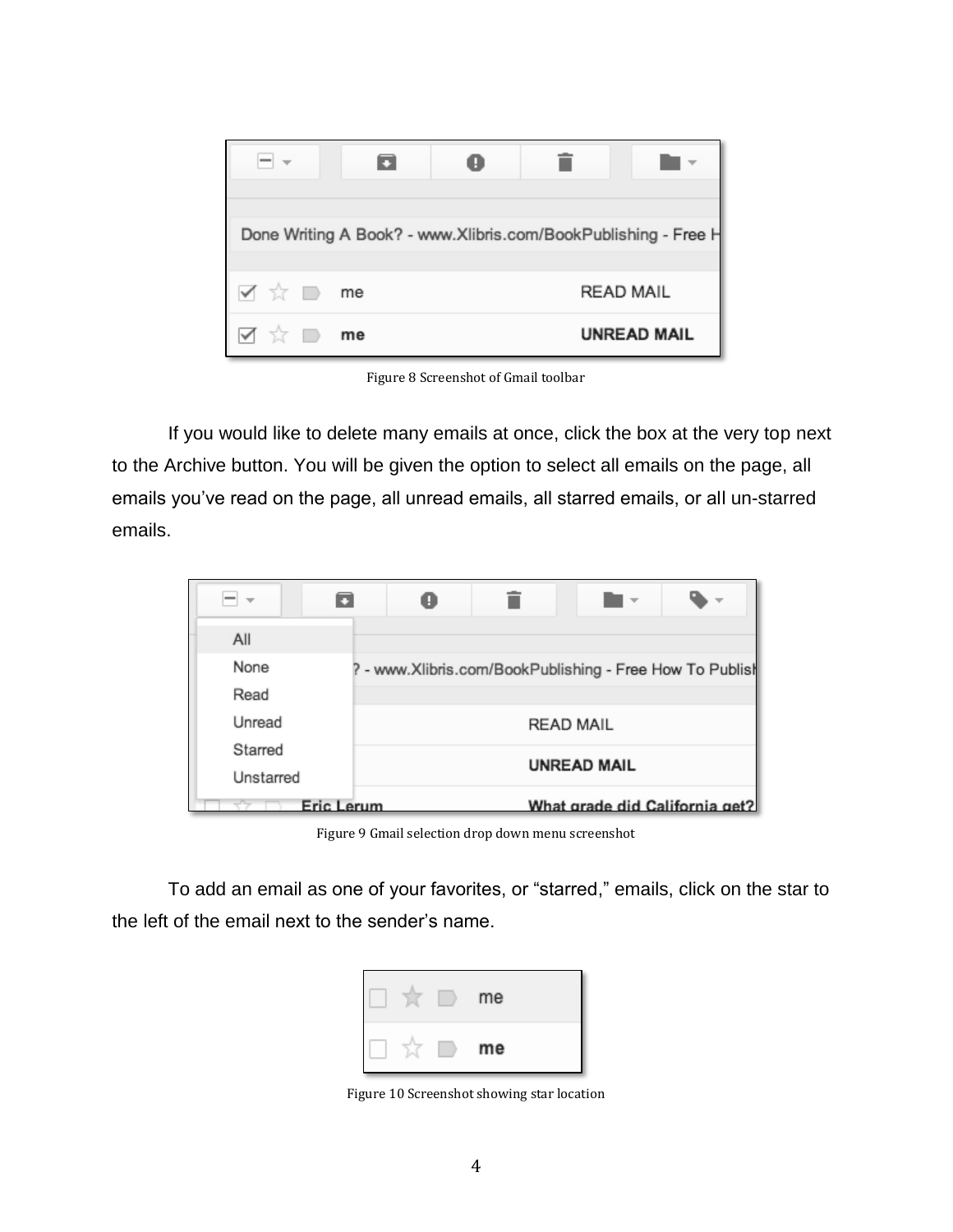Starred emails will be added to your Starred folder, which you can access by clicking on the Starred folder tab under your Inbox tab.

#### *Custom Folders*

Folders, also known as Labels, can be very helpful in keeping your emails organized. You can name your own folders to separate work emails, personal emails, notes, and anything else you can think of. To create a new folder, select an email, and click the 'Move to' icon located next to the trash.



Figure 11 Screenshot of the custom folders drop down menu

Here, you can select from your existing folders, or you can type the name of a new one to create it.

| Move to: |                     |  |
|----------|---------------------|--|
| Work     |                     |  |
|          | "Work" (create new) |  |
|          | Manage labels       |  |

Figure 12 Existing folders menu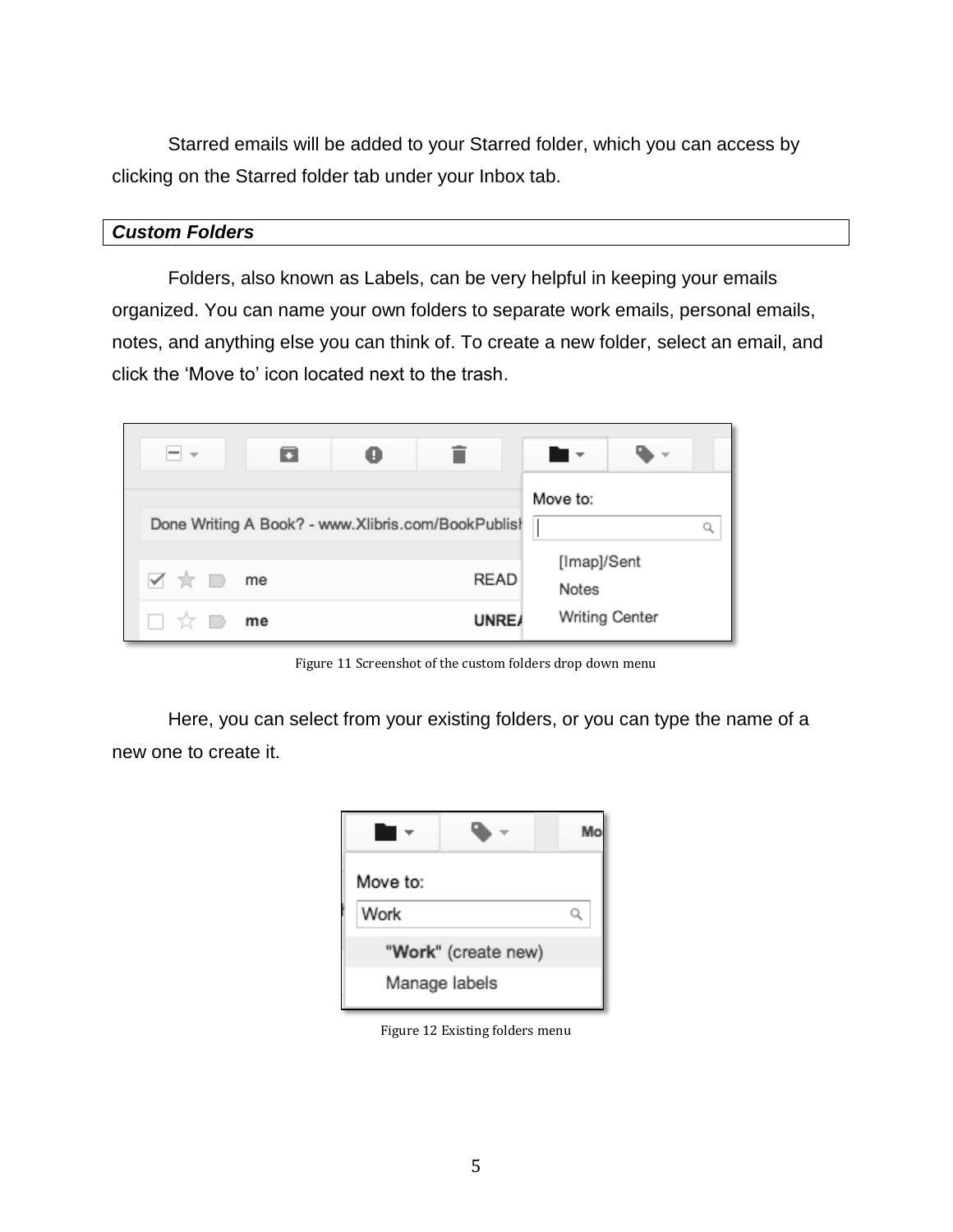#### *Sent*

Your Sent folder is where all the emails you have sent are stored. This may be helpful to you if you ever wish to go over an old conversation or check if your email was sent successfully. You may access your Sent folder by clicking on the Sent tab located right above the Drafts tab on the left side of the screen.

#### *Composing an Email*

To start a new email, go to your inbox, and to the left of your screen, click the button that says Compose.

# **COMPOSE**

Figure 13 Email "compose" button

When you arrive at the new email, select a recipient by typing their email address into the "To" box. You may give your email a subject in the subject box.

| To      |                                                                                                                                                              |
|---------|--------------------------------------------------------------------------------------------------------------------------------------------------------------|
|         | Add Cc Add Bcc                                                                                                                                               |
| Subject |                                                                                                                                                              |
|         | Attach a file Insert: Invitation                                                                                                                             |
|         | B <i>I</i> <u>U</u> T <sub>*</sub> <del>i</del> T <sub>*</sub> <u>A</u> <sub>*</sub> I ⋅ ☺ ⇔ 는 는 ⊆ ⊆ 男 <mark>≣</mark> ≣ ☰ <i>I</i> <sub>X</sub> « Plain Text |
|         |                                                                                                                                                              |
|         |                                                                                                                                                              |
|         |                                                                                                                                                              |
|         |                                                                                                                                                              |
|         |                                                                                                                                                              |
|         |                                                                                                                                                              |

Figure 14 Screenshot of a new email window

Next, write the body of your email within the large box under the subject. The send button is located below the text box. Drafts are automatically saved.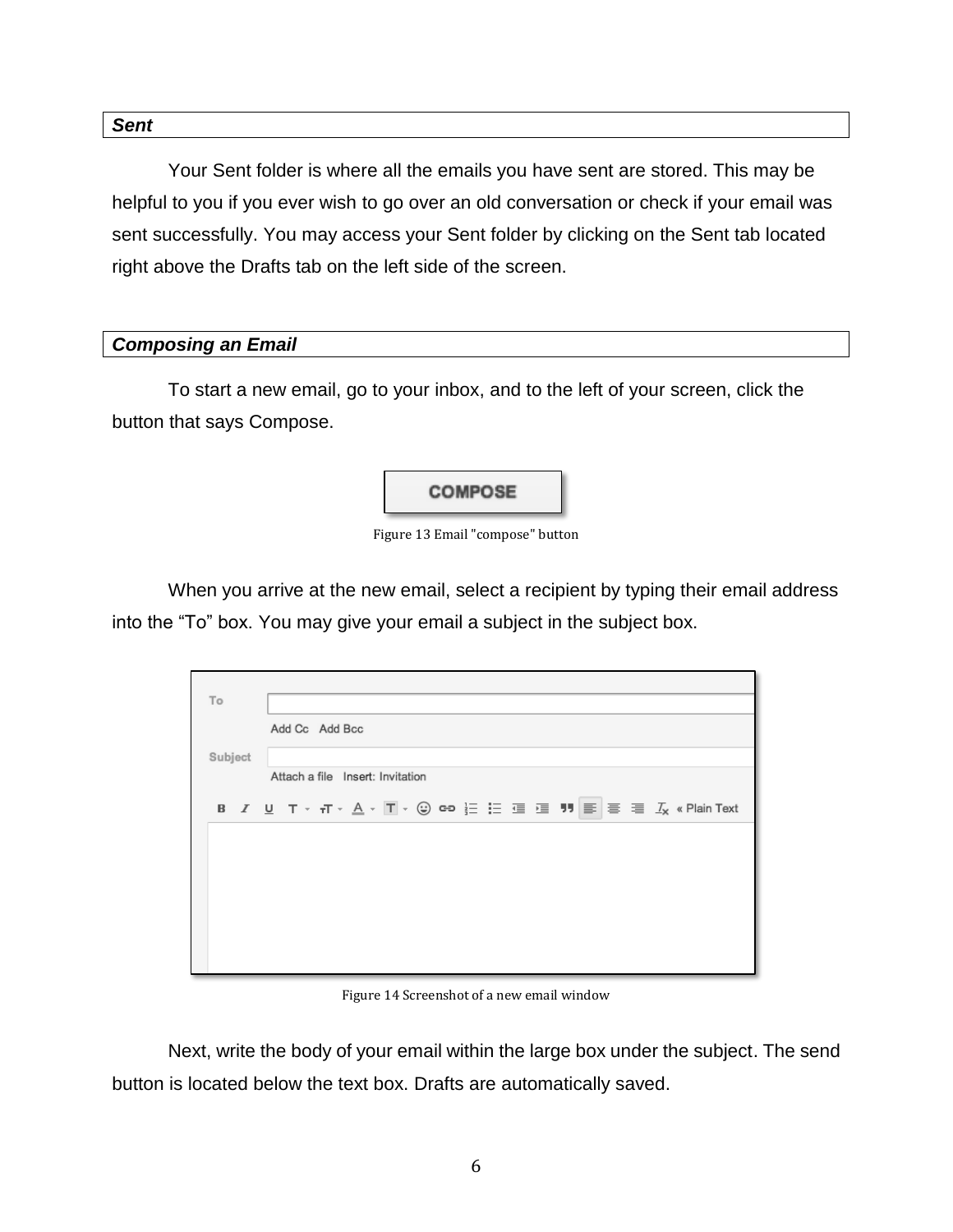## *Editing Text*

You may change the font you are using, add color to your text, or proofread your email using spell check. To change the font, locate the  $T$  symbol, located directly above the body, and click on it. A list will appear, giving you the available font choices. You can make your text **bold**, *italic,* or underlined by clicking one of the **B**, *I*, or U buttons located next to the font button.



Figure 15 Font menu

In addition to different fonts and styles, you can also change your text color, change the size, or even highlight the text. To change the size of your text, click on the  $T$  symbol next to the font button. It will give you the size choices.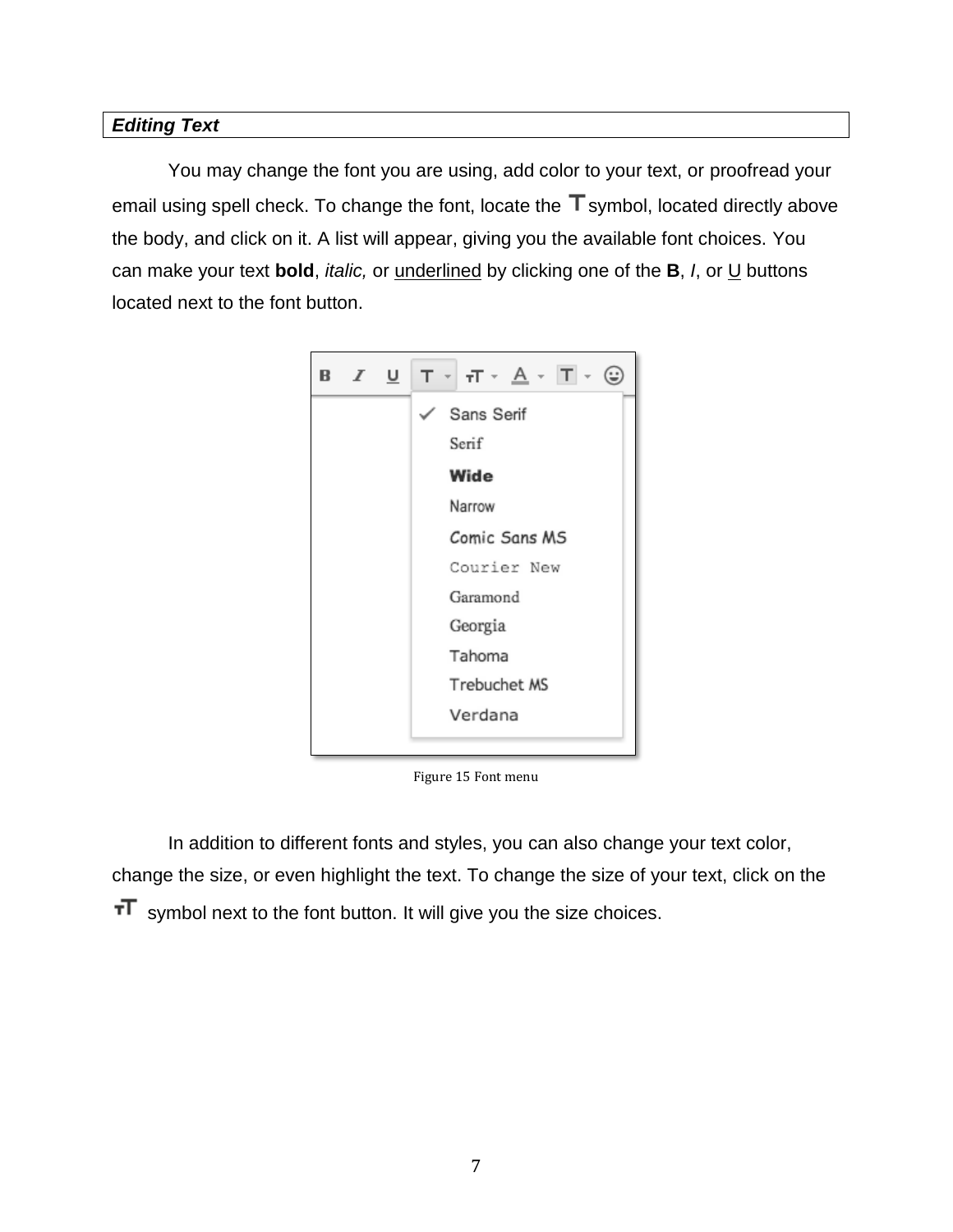

Figure 16 Text size menu

To change the font color, select the  $\triangle$  symbol, located next to the font size symbol on the toolbar. Clicking on it will give you a chart of possible colors you can use for your font.

To highlight your text, click on the  $\Box$  symbol, located next to the font color symbol on the toolbar. Highlighting your text is similar to coloring it, but instead of changing the *text* color, you will color the space around the text, like so:

#### This is an example of highlighted text.

You may also add emoticons to your email, which are expressive characters that represent different emotions. Click on the  $\bigoplus$  symbol, which is next to the highlighting symbol on the toolbar. You will be given several animated and non-animated choices to add right into your text.



Figure 17 Emoticons menu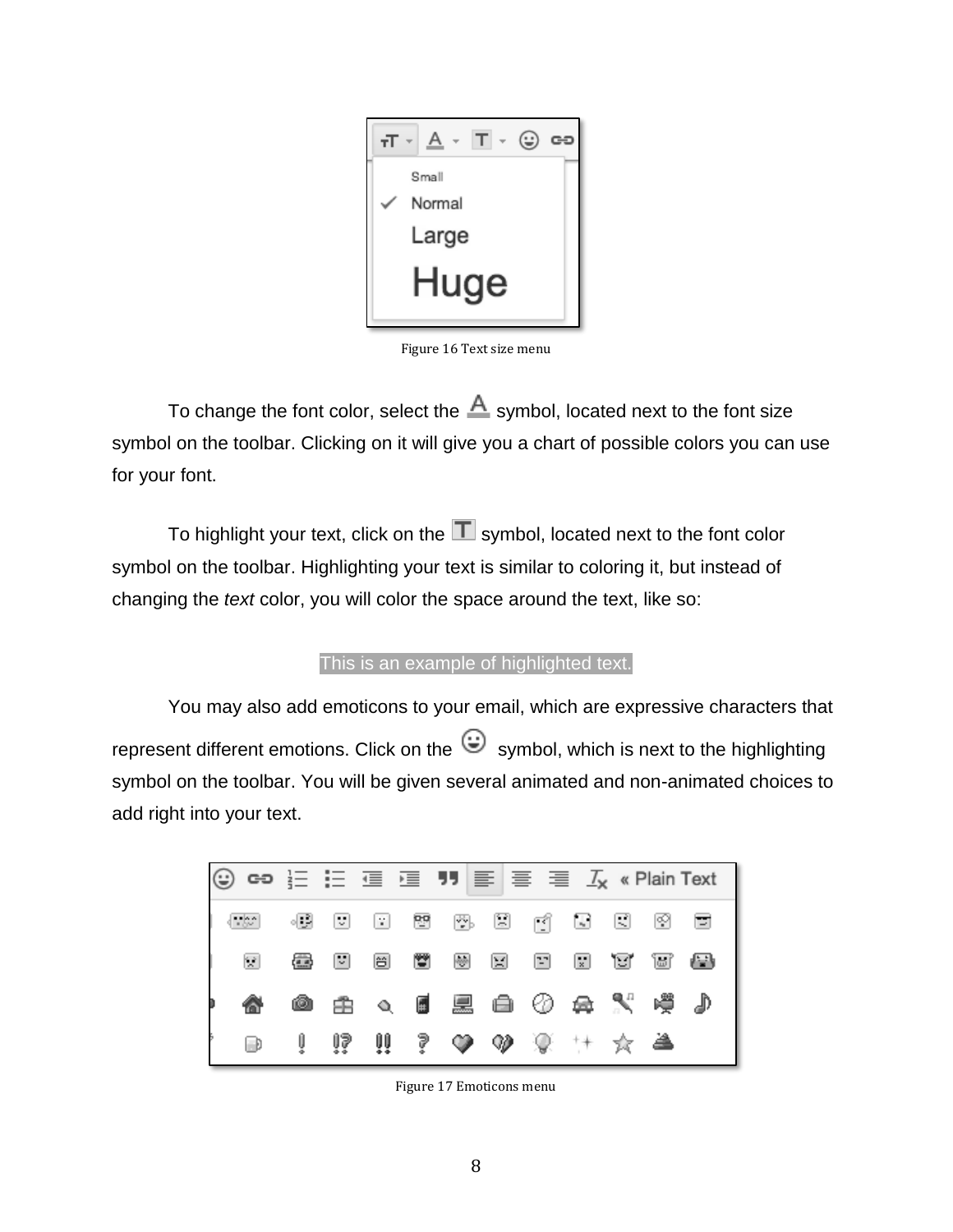You may add bullets, numbering, or indentation to your email by clicking the bullet icon ( $\equiv$ ), the Numbering icon ( $\frac{1}{2}$ ), or the indentation icons. ( $\equiv$   $\equiv$   $\equiv$ ) To indent more, click the indentation button with the arrow pointing to the right. To indent less, click the indentation button with the arrow pointing to the left.

- Bullets will appear like this. Press Return/Enter on your keyboard to create a new bullet.
	- 1. Numbers will appear like this.
	- 2. Press Return/Enter to go on to the next number.

To add a quote to your email, click the  $\blacksquare$  symbol on the toolbar. It will allow you to add an indented quote within the email.

Dear Bob,

"This is an example of a quote." This is where you may continue your email.

Figure 18 Quote example

To align your text, click the left, center, or right alignment symbols on the toolbar.

#### 亖 亖 僵

This is an example of left alignment.

This is an example of center alignment.

This is an example of right alignment.